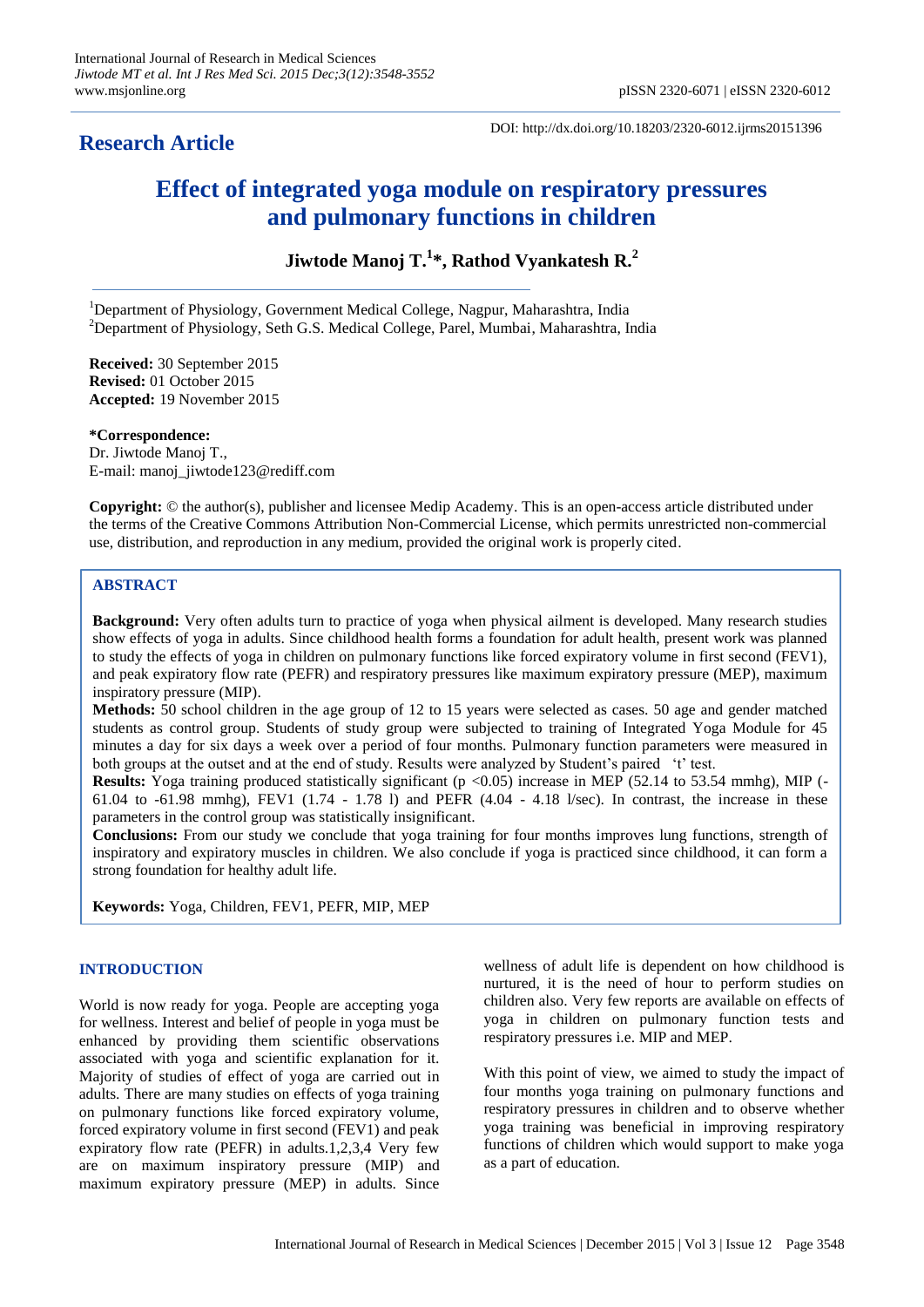## **METHODS**

It was pre and post- test control group design study. The study was carried out on the students of  $7<sup>th</sup>$  &  $8<sup>th</sup>$  standard. 100 students between the age group 12 to 15 years with 50 boys and 50 girls were selected. They were enquired about regular practice of any sports. Daily formal playing was taken into consideration. Detail history was taken and clinical examination was done.

Inclusive criteria were applied as follows.

- No previous exposure to yoga training.
- No regular practice of any sports
- Absence of Cardio-Respiratory diseases,
- Absence of congenital anomalies and
- Absence of malnourishment

These students were divided into two equal groups. One study group of 50 students with 25 boys and 25 girls and other control group of 50 students with 25 boys and 25 girls.

Informed consent was taken from the subjects and their guardian after explaining the study design. The protocol of project was submitted to institutional ethics committee and the project was started after approval.

At the outset of study, students of both the groups were subjected to measurement of anthropological parameters like height in cm & weight in kg. Both the groups were subjected to measurement of pulmonary function tests like forced expiratory volume in first second (FEV1), peak expiratory flow rate (PEFR) and maximum inspiratory pressure (MIP) & maximum expiratory pressure (MEP).

## *Recording of Respiratory pressures*

MEP and MIP were measured by using instrument MedGraphics Breezesuite ultima pfx (M/s Biotronics Equipment Pvt. Ltd, 401, Bangashree Tower, Daji Ramchandra Road, Charai, Thane, Maharashtra, India 400601) .Procedure was explained and demonstrated to students. They were made familiar with instrument and procedure for performing the test. Procedure was done with the subject in sitting position and breathing was done through mouthpiece connected to machine. Maximum inspiratory pressure (MIP) was recorded by asking the subject to breathe in voluntarily with maximal efforts from the end of maximal and forceful expiration against a mouthpiece valve system that was occluded at residual volume. Maximum expiratory pressure (MEP) was recorded by asking subject to breath out voluntarily with maximal efforts from the end of maximal and complete inspiration (i.e. total lung capacity) against a mouthpiece valve system that was occluded at total lung capacity. Values of MIP and MEP were recorded in mmHg. The procedure was done in three attempts and the best of three attempts was selected. The enough recuperation was provided between attempts to avoid short term fatigability of the respiratory muscle.

#### *Recording of pulmonary function tests*

Pulmonary function tests were recorded by using computerized spirometer (MIR spirolab). All the subjects were given the demonstration of tests. They were made familiar with the instrument and the procedure for performing the test. The tests were performed in sitting position. The subject was asked to take full inspiration which was followed by as much rapid and forceful expiration as possible in the mouthpiece with the nostrils closed. Three consecutive readings were taken and the best reading among three was selected and noted. One single expiratory effort gives readings about many parameters. Out of these FEV1, PEFR were selected.

Students of study group were put to yoga session for 45 minutes duration from 4.00 pm to 4.45 pm in their school hours from Monday to Saturday for four months. Students of control group did not receive any yoga training. They were asked to study in a classroom while students of study group were undergoing yoga training.

Students of study group were put to Integrated Yoga Module as prescribed by Swami Vivekananda Yoga Anusadhana Samsthana (SVYASA), Bangalore.<sup>5</sup> It was done under supervision. Module included following practices; (a) Breathing practice 5 min, (b) Instant Relaxation technique 1 min, (c) Loosening exercises 5 min, (d) Quick relaxation technique 2 min, (e) *Asana* 15 min, (f) Preparation for *Pranayam* i.e. Sectional breathing 2 min, (g) *Kapalbhati* 30 sec-1min, (h) *Pranayam (Nadishuddhi)* (6 rounds) 4 min and (i) deep relaxation technique for 10 min.

At the end of four months both the groups were again subjected to measurement of anthropometric parameters and pulmonary function tests i.e. FEV1 and PEFR and respiratory pressures i.e. MIP and MEP.

## *Ethics*

It was non-invasive study. The approval of Institutional Ethical Committee was taken.

#### *Statistical analysis*

Continuous variables (FEV1, PEFR, MEP and MIP) were presented as Mean  $\pm$  S.D. Pre and Post training data was compared by performing paired t- test for normalized data. Wilcoxon rank sum test was performed to compare mean changes in different study parameters between study and Control group.  $P \leq 0.05$  was considered as statistical significance. Statistical software STATA version 13.0 was used for data analysis.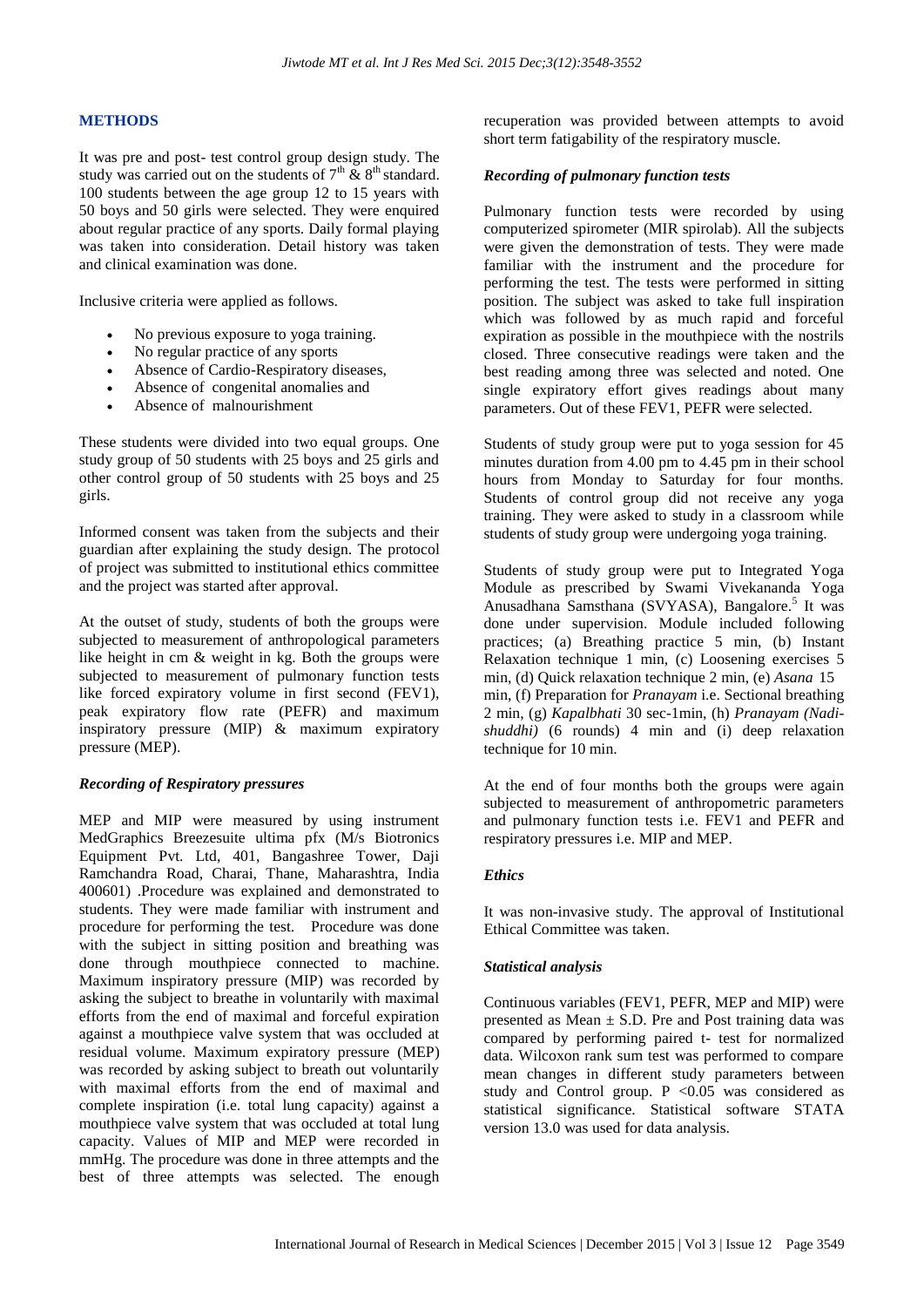#### **RESULTS**

Table 1 shows anthropological observations of study subjects and control subjects before study and at end of study. This table shows study and control groups were age, height and weight matched.

Table 2 shows values of MEP, MIP, FEV1, and PEFR before and after yoga training for months in study and control group. Training with Integrated Yoga module for four months produced highly significant increase in PEFR, MEP, MIP and significant increase in FEV1 in Study group subjects (Table 2). In contrast, the changes in these parameters in the control group subjects were statistically insignificant.

Table 3 shows comparison of effect of yoga on different parameters between study and control group. Training with Integrated Yoga module for four months produced highly significant increase in MEP and significant increase in PEFR, MIP and FEV1 in study group subjects as compared to control group.

#### **Table 1: Baseline characteristics of study subjects.**

| <b>Parameter</b>                                                                                                            | <b>Study</b><br>group | <b>Control</b><br>group | p-value   |
|-----------------------------------------------------------------------------------------------------------------------------|-----------------------|-------------------------|-----------|
| Age in years                                                                                                                | $12.96 \pm 0.78$      | $12.96 \pm 0.92$        | 1.0000.NS |
| Height in cm                                                                                                                | $145.86 \pm 6.73$     | $148.58 \pm 8.05$       | 0.0700,NS |
| Weight in kg                                                                                                                | $33.0 + 4.86$         | $33.74 + 5.04$          | 0.4575,NS |
| $\overline{\text{MC}}$ , $\overline{\text{M}}$ of $\overline{\text{C}}$ and $\overline{\text{C}}$ and $\overline{\text{C}}$ |                       |                         |           |

NS: Not Significant

## **Table 2: Comparison of Mean, MEP, MIP, FEV1 and PEFR before and after yoga training for four months in study and control group.**

| <b>Parameters</b>    | <b>Study group</b>     | <b>Control group</b>  |               |                    |                       |               |
|----------------------|------------------------|-----------------------|---------------|--------------------|-----------------------|---------------|
|                      | <b>Before Training</b> | <b>After Training</b> | p- value      | Before training    | <b>After Training</b> | p-value       |
| $MEP$ (mmHg)         | $52.14 \pm 8.20$       | $53.54 \pm 7.31$      | $0.0015$ , HS | $56.86 \pm 9.34$   | $56.787 + 8.03$       | 0.9047, NS    |
| $MIP$ (mmHg)         | $-61.04 \pm 7.54$      | $-61.98 \pm 6.76$     | $0.0001$ , HS | $-57.02 \pm 11.73$ | $-56.08 \pm 11.74$    | 0.0646.NS     |
| FEV <sub>1</sub> (L) | $1.74 \pm 0.31$        | 1.78±0.30             | 0.0208, S     | $1.85 \pm 0.43$    | $1.856 \pm 0.43$      | $0.8607$ , NS |
| PEFR $(L/s)$         | $4.04 \pm 1.10$        | $4.18 \pm 1.04$       | $0.0026$ , HS | $4.33 \pm 1.19$    | $4.34 \pm 1.17$       | $0.1736$ , NS |

N.S:Not Significant; S-Significant; HS:Highly Significant.

#### **Table 3: Comparison of effect of yoga on different parameters between study and control group.**

| Parameters           | <b>Study</b><br>group | <b>Control</b><br>group | p-value      |
|----------------------|-----------------------|-------------------------|--------------|
| MEP(mmHg)            | $1.4 \pm 2.94$        | $-0.34 \pm 1.27$        | $0.0003,$ HS |
| $MIP$ (mmHg)         | $-0.94 \pm 1.55$      | $-0.10 \pm 2.46$        | 0.0445.S     |
| FEV <sub>1</sub> (L) | $0.04 \pm 0.12$       | $-0.004 \pm 0.016$      | 0.0225, S    |
| PEFR $(L/s)$         | $0.14 \pm 0.31$       | $0.01 \pm 0.053$        | 0.0101, S    |

S-Significant; HS:Highly Significant.

#### **DISCUSSION**

In the present study MEP and MIP increased significantly following four months of yoga training in study group subjects. The present findings are consistent with Mandanmohan et al who reported that, six months yoga training causes significant increases in MEP& MIP values in subjects of 12-15 age groups. <sup>6</sup> De Godoy DV et al reported that yoga does cause improvement in maximal inspiratory pressure.

Maximum respiratory pressures are simple and accurate indices of strength of respiratory muscles.<sup>8</sup> The increases in MIP and MEP in our yoga group indicate yoga training improves the strength of expiratory as well as inspiratory muscles. Kapalbhati included in our present training program involves powerful strokes of exhalation which trains the subjects to make full use of diaphragm and

abdominal muscles. Slow, deep and full inspiration and expiration in pranayama also trains the respiratory muscles and increases the strength of respiratory muscle. Respiratory pressures are specific and sensitive indices of respiratory muscle strength. Black and Hyatt9 have demonstrated that values of MIP and MEP are altered even before there is alteration in other commonly used pulmonary function tests. Hence evaluation of respiratory muscle strength is important for physiological as well as clinical point of view.

Present study shows significant improvement in FEV1, PEFR after yoga training. In accordance to our findings, Joshi et al and Madanmohan et al showed statistically significant increase in FEV1, PEFR after yoga training which were statistically significant.<sup>4,6</sup> Makwana K et al concluded that practice of yoga seems to be beneficial for respiratory efficiency.<sup>3</sup> He found, significant increases in FEV1 after yoga training of 10 weeks. Behera D et al also found improvement in lung function parameters after the practice of yoga.<sup>10</sup> Bhole et al had reported a significant increase in vital capacity after three weeks of yoga training.<sup>1</sup> Candy S et al in his study, found that there was improvement in FEV1 and PEFR after yoga training in asthmatic patients.<sup>11</sup> Nagarathna R et al also studied the effects of pranayama and yoga on asthmatic patients and found that there were significant changes in these parameters at the end of 12 weeks of yoga training.<sup>12</sup>

Most of the effects could be explained on the following basis. $13-16$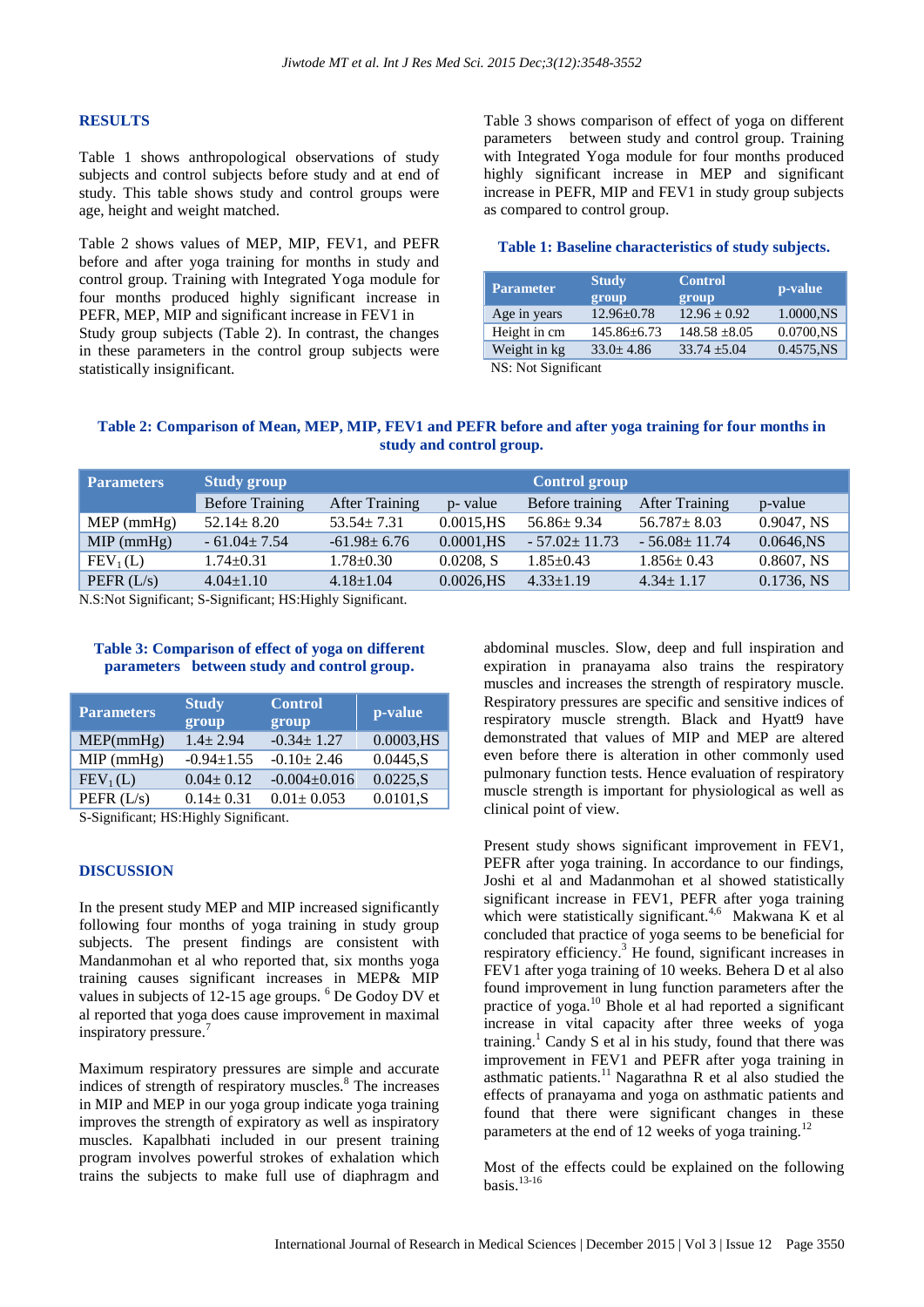- By asana 'squeezing and soaking' process occurs in which a respiratory organ is constricted (squeezed) during an asana and then upon coming out of position, subsequently released, upon which body 'soaks' it with an excess fresh, nutrient rich blood.
- Asanas have additional respiratory benefit of stretching and massaging diaphragm, a primary muscle of respiration.
- There occurs strengthening of respiratory musculature incidental to regular practice of pranayamic breathing during which the lungs and chest inflate and deflate to fullest possible extent and muscles are made to work to maximal extent.
- Lung inflation near to total lung capacity is a major physiological stimulus for release of lung surfactants and prostaglandin into alveolar spaces which increases lung compliance and decreases bronchiolar smooth muscle tone and airway resistance.<sup>13,14</sup>
- PEFR depends on elastic recoil of lungs, airway resistance and strength of expiratory muscles.15 Yoga influences on elastic recoil of lung and airway resistance. Yoga may increase the strength of expiratory muscle and increase in peak expiratory flow rate seen.
- By practicing pranayama, the various reflex mechanisms that control the respiratory center may get altered or modified by producing a strong cortical force which in turn alters the autonomic nervous system so that it shifts towards the parasympathetic dominance and has favorable effects on respiratory system.
- By Deep Relaxation technique the sympathetic nervous system calms down which help in decreasing bronchiolar smooth muscle tone and airway resistance.
- Yogic practices cause one to take slower and deeper breath with full awareness, it directly and indirectly benefit the respiratory system. All the systems of body are closely related and much of the beneficial effect of yogic practices comes from their holistic effect on the body as a unified organism.

All above results show that yoga has positive impact on pulmonary functions, respiratory pressure and proved that yoga is beneficial in improving physiological function.

### **CONCLUSION**

From our study we conclude that yoga training for four months improves lung functions, strength of inspiratory and expiratory muscles in children. We also conclude if yoga is practiced since childhood, it can form a strong foundation for healthy adult life

#### **ACKNOWLEDGEMENTS**

We are thankful to Dr. M. V. Sawane, Dr. A. S. Tambe and Dr. Suresh More for their help in preparation of manuscript. We are also thankful to the Department of Physiology, Government Medical College and Hospital, Nagpur, India.

*Funding: No funding sources Conflict of interest: None declared Ethical approval: The study was approved by the Institutional Ethics Committee*

#### **REFERENCES**

- 1. Bhole MV, Karambelkar PV, Gharote ML. Effect of yoga practices on vital capacity. Ind J Chest dis. 1970;12:32 -5.
- 2. Birkel DA, Edgren L. Hatha yoga: Improved vital capacity of college students. Altern Ther Health Med. 2000;6(6):55-63.
- 3. Makwana K, Khirwadkar N, Gupta HC. Effect of short term yoga practice on ventilatory function tests. Indian J Physiol Pharmacol.1988;32(3):202-8.
- 4. Joshi LN, Joshi VD, Gokhale LV. Effect of short term 'Pranayam' practice on breathing rate and ventilatory functions of lung. Indian J Physiol Pharmacol. 1992;36(2):105-8.
- 5. Nagarathna R, Nagendra HR. Yoga: Breathing practices, asanas pranayama, mudras, Bandhas, kriyas, Meditation. 2<sup>nd</sup> ed. Swami Vivekananda Yoga Prakashana. Bangalore, Karnataka Oct 2004.
- 6. Madanmohan, Jatiya L, Udupa K, Bhavanani AB. Effect of yoga training on handgrip, respiratory pressures and pulmonary function. Indian J Physiol Pharmacol. 2003;47(4):387-92.
- 7. de Godoy DV, Bringhenti RL, Severa A, de Gasperi R, Poli LV. Yoga versus aerobic activity: Effects on spirometry results and maximal inspiratory pressure. J Bras Pneumol. 2006;32(2):130-5.
- 8. Fishman JA, Ilais JA, Grippe MA, Kaiser LA, Senior RM. Fishman's Pulmonary Diseases And Disorders. Vol-1, 3<sup>rd</sup> ed. Mc Graw Hill, Newyork: 533-74.
- 9. Black LF, Hyatt RE. Maximal respiratory pressure: normal values and relationship to age and sex. Am Rev Respir Dis. 1969;99(5);696-702.
- 10. Behera D. Yoga therapy in chronic bronchitis. J Assoc Physicians India. 1998;46(2):207-8.
- 11. Sodhi C, Singh S, and Dandona PK. A study of effect of yoga training on pulmonary function functions in patients with bronchial asthma. Indian J Physiol Pharmacol. 2009;53(2):169-74.
- 12. Nagraratha R, Nagendra HR. Yoga for bronchial asthma: a controlled study. British Medical journal. 1985;291(6502):1077-9.
- 13. Hildebran JN, Georke J, Clements JA. Surfactant release in exercise rat lung is stimulated by air inflation. J Appl Physol. 1981;5(4);905-10.